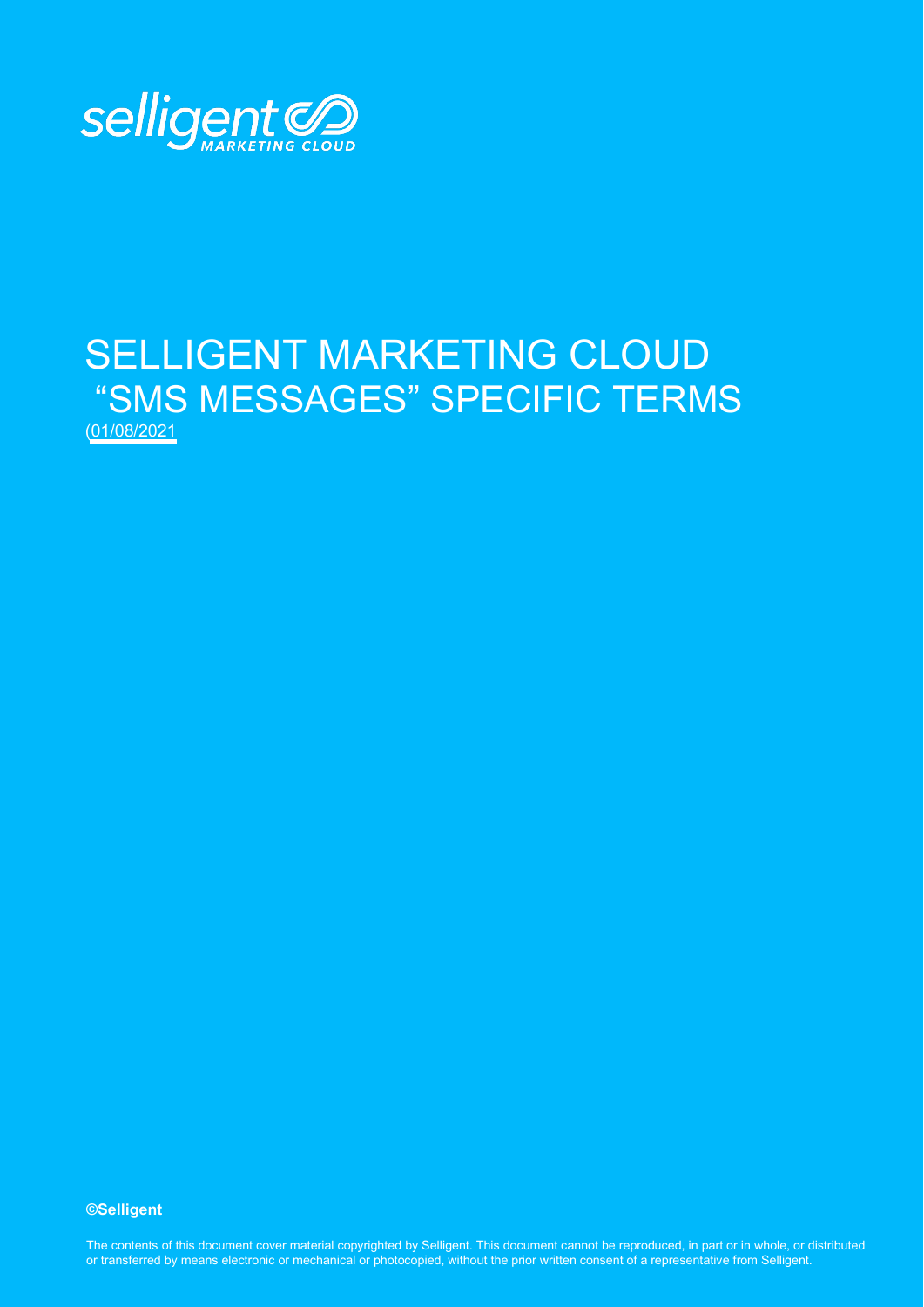

## **"SMS MESSAGE" – SPECIFIC TERMS APPLICABLE UPON ORDERING OF SMS MESSAGE SERVICE BY THE CLIENT**

*(Online as of August 1, 2021)*

#### **1. Contractual Terms**

**By providing and using the SMS Message Service, each party respectively agrees to bind to these Specific Terms that are fully integrated in the Agreement between the Client and Selligent. In case of discrepancy between these Specific Terms and the Agreement, these Specific Terms shall prevail.** 

### **2. Scope and liabilities**

**2.1.** Selligent, in its quality as reseller pursuant to a reselling agreement with a marketing message service supplier (hereafter the "Supplier"), will provide the Client with marketing messaging service supplied through the Supplier's messaging and marketing platforms, the Supplier's network infrastructure and a direct or indirect connection to the international mobile network described in Annex 1 to reach customers and companies' customers in the countries outlined in the Service Order between Selligent and the Client. **2.2.** Client shall ensure that customers and companies' customers' numbers are correct and reachable.

**2.3.** Selligent may temporarily suspend the Service if maintenance of the Supplier's platforms is needed or if any technical problem arises, giving a prompt advice, when possible according to the nature of the problem arisen, to the Client. The Supplier will anyway provide its best effort to shorten any maintenance's intervention.

**2.4.** The dispatching in some Countries may be affected depending on national or international regulatory bodies' provisions.

**2.5.** Client always assumes the responsibility of the text, links, numbers and in general of any content of the SMS (the "**Contents**") sent through the SMS Message Service.

**2.6.** Client warrants and undertakes that it (i) will use the SMS Message Service for lawful purposes and comply with all applicable laws and regulations relating to the sending and Contents of its SMS, including but not limited to, according to countries, the obligations on specific days and times for sending marketing SMS, clear indication in the SMS of the opt-out option for the customer who wants to opt-out from the Client database to avoid receiving further messages, customer's pre-contractual information, prohibition over contents, sender's alias pre-registration on Authorities databases, respect of law and order; (ii) provide promptly any information relating to the contents, reasonably requested by Selligent or requested by any network operator and/or legal, governmental, regulatory or statutory authority; and (iii) immediately comply with such directions as may be issued from time to time by a network operator and/or legal, regulatory, governmental and/or statutory authority in relation to the contents and will fully cooperate with Selligent's request for assistance in conforming the Services to any new requirements or determinations. Client will immediately inform Selligent if any third party makes or threatens any claim or action against it, or Selligent.

**2.7.** Client hereby agrees to the transfer of Personal Data to the extent necessary for the provision of the SMS Message Service.

#### **3. Orders for Companies**

**3.1.** Purchase requests for the Service submitted by the Client ("Request") shall be in writing and sent to Selligent.

- **3.2.** Request shall contain the following:
	- a) Requested SMS volumes;